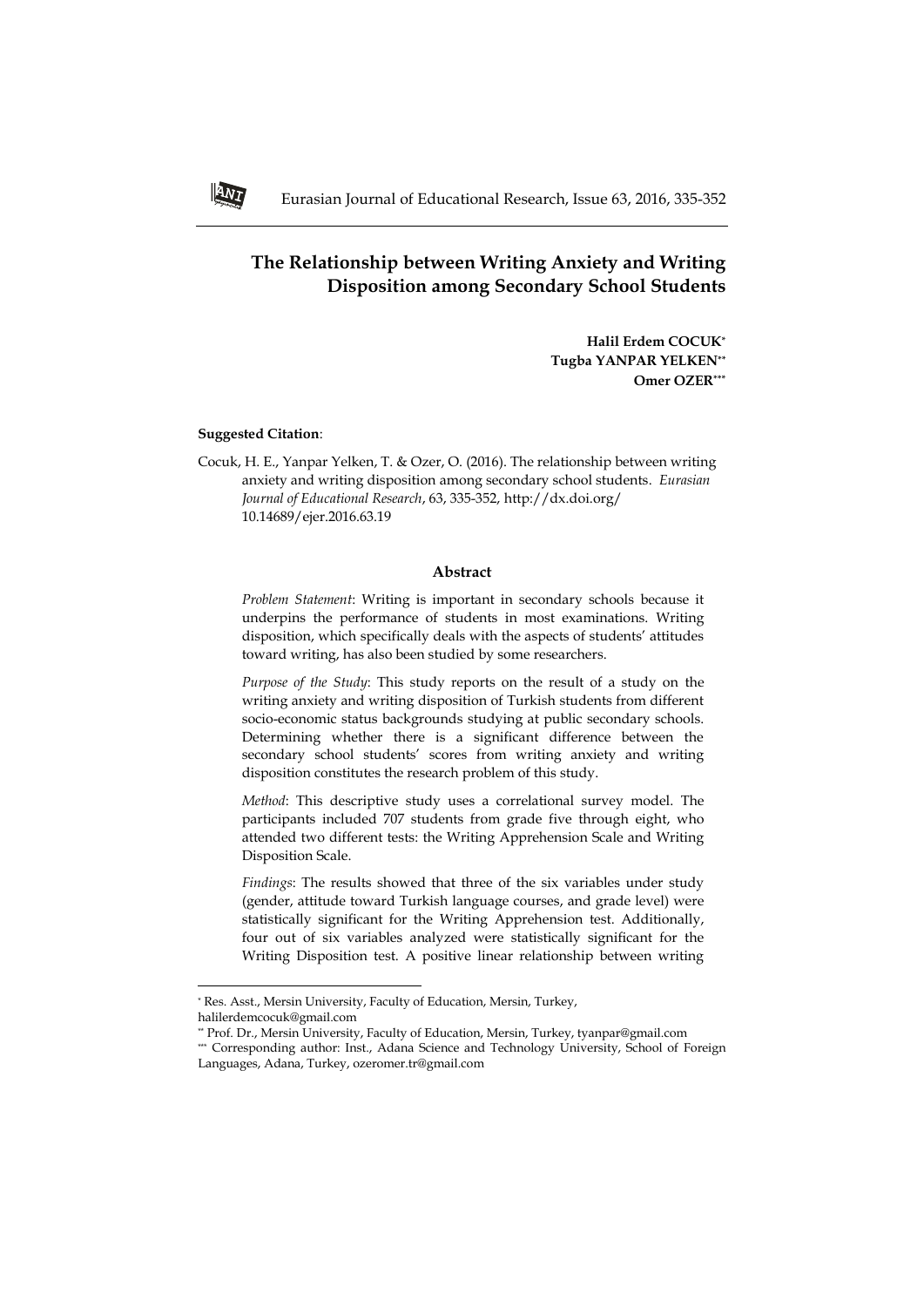anxiety and writing disposition levels was found. Apparently, the more students liked Turkish course, the more anxious they became; a significant difference was found for the variable "positive attitude toward Turkish courses" for both scales. The results also showed that female students are more likely to encounter writing anxiety than male students.

*Conclusion and Recommendations*: The severity of writing anxiety should be dealt with carefully as it can prevent students from becoming competent writers. The link between writing anxiety and writing disposition proposed in this article further explores the advantages and disadvantages of these two aspects of writing. It is recommended that writing anxiety be studied in different contexts because further understanding the reasons for anxiety when students produce qualified writing can be elaborated in this way.

*Keywords*: Turkish course, secondary school students, writing instruction, writing disposition, writing anxiety

## **Introduction**

Learning a foreign language requires a wide range of language skills. Researchers from language studies have long used the concept of four basic language skills: listening, speaking, reading, and writing (Javed, Juan, & Nazli, 2013, p. 130). A language learner needs a mastery of some language elements such as major skills to use the language to share thoughts, intentions, feelings, and information in written form (Huy, 2015). Reading and listening are known as receptive skills, while speaking and writing are considered productive skills. Writing, although more complicated than the other skills, is one of the four main skills students start learning as a communication medium the moment they step into school. Occasionally, even a native speaker can experience some complications (Javed et al. 2013, p. 130). According to Aydogan and Akbarov (2014), writing is the most productive skill in the written mode and it involves a graphic representation of speech.

The ways in which a student's writing can be improved to communicate more effectively has been a matter of great importance for researchers (Silva, McMartin-Miller, Pelaez-Moralez, & Lin, 2012). Many problems related to the mastery and development of writing skills are seen through the levels of basic education and higher education (Can, 2012; Topuzkanamis, 2015). Writing anxiety is also considered one of these problems. Grupe and Nitschke (2013) defined anxiety as "anticipatory affective, cognitive, and behavioral changes in response to uncertainty about potential future threat." Specifically, Hassan (2001) defined writing anxiety as "a general avoidance of writing and of situations perceived by the individuals to potentially require some amount of writing accompanied by the potential for evaluation of that writing" (p. 4). Topuzkanamis (2015) defined writing anxiety as the worry a person feels toward a task of qualified writing.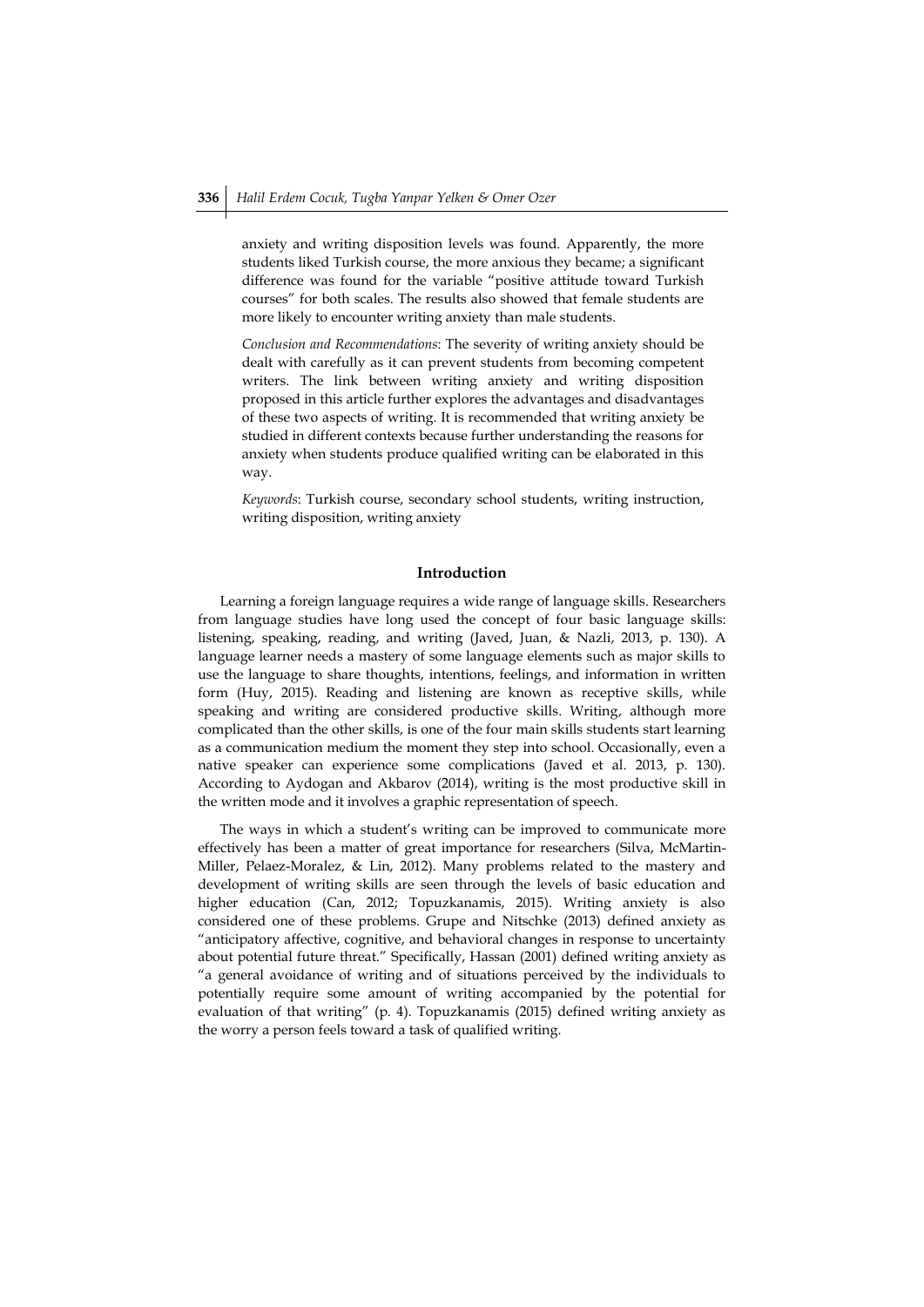Anxiety is inherent in foreign language learning. In the beginning, most researchers investigated the effect of anxiety on speaking performance (Horwitz, 2001; Zhang, 2004). Lately, more researchers have focused on correlations between other language skills (Cheng, 2004; Elkhafaifi, 2005; Horwitz, 2001). The majority of this research suggests that anxiety has a detrimental impact on language performance. A high level of anxiety negatively affects the writing performance and achievement of students (Daly & Miller, 1975; Nausheen & Richardson, 2010). It has been noted that students with low and moderate levels of writing anxiety produce more qualified writing (Daly & Miller, 1975; Liu & Ni, 2015; Tekindal, 2009).

The optimum level of anxiety has been investigated for a long time by a number of researchers. Tekindal (2009) suggested that a little bit of anxiety can be motivating, but too much anxiety is surely debilitating. Martinez, Kock, and Cass (2011) viewed writing anxiety as a multidimensional construct that causes a negative psychological reaction to writing. Writing anxiety is a kind of emotion with psychological and physiological aspects. The psychological components involve anxiety, fear, and so forth (Choi, 2013). The physiological aspects may not be experienced by everyone but can include symptoms like stomach upset, sweating, trembling, and headaches. According to Liu and Ni (2015), writing anxiety has a significant negative affect on student performance when practicing a foreign language (p. 46). This is mostly because of test anxiety and fear of negative evaluation (Horwitz, Horwitz & Cope, 1986). Students with a high level of anxiety can choose not to write (Rahim & Hayas, 2014) and feel distressed when they are compelled to write (Tiryaki, 2012). Stewart, Seifert and Rolheiser (2015) demonstrated the importance of assessing across a variety of contexts rather than extending conclusions from a single context. There are many causes of writing anxiety, including teachers' views of students; interaction between teacher and student (Karakaya & Ulper, 2011, 692); time limit for the test (Incecay, 2015); test anxiety; and fear of negative evaluation (Horwitz, Horwitz & Cope, 1986).

The needs of the students should be considered when designing a course so that the writing instruction can be effective (Alanazi, 2013; Özbay, 2002). However, this level of anxiety reduces as students gain more experience at school. Yavuz Konokman, Yelken and Yokus (2015) suggested that students are more likely to display lower levels of anxiety as they spend more time on a task. Recent research on anxiety also supports the close link between writing anxiety and writing instruction. In the existing literature, research on writing anxiety on a national scale is limited (Tiryaki, 2012). According to Cheng (2002), writing anxiety in L2 is distinct from writing anxiety in L1, but it is obvious that learners suffer from anxiety and that this is hindering their progress. Although writing anxiety is a common element that language teachers observe in their classes, writing disposition is another observable element during the language learning process (McClenny, 2010).

In its broadest terms, disposition refers to a habitual inclination or a tendency. According to Piazza and Siebert (2008), disposition is like "a broad construct within the affective domain in which writers bring to their writing such resources as selfdiscipline, perseverance in the face of difficulties, tolerance of ambiguity, autonomy,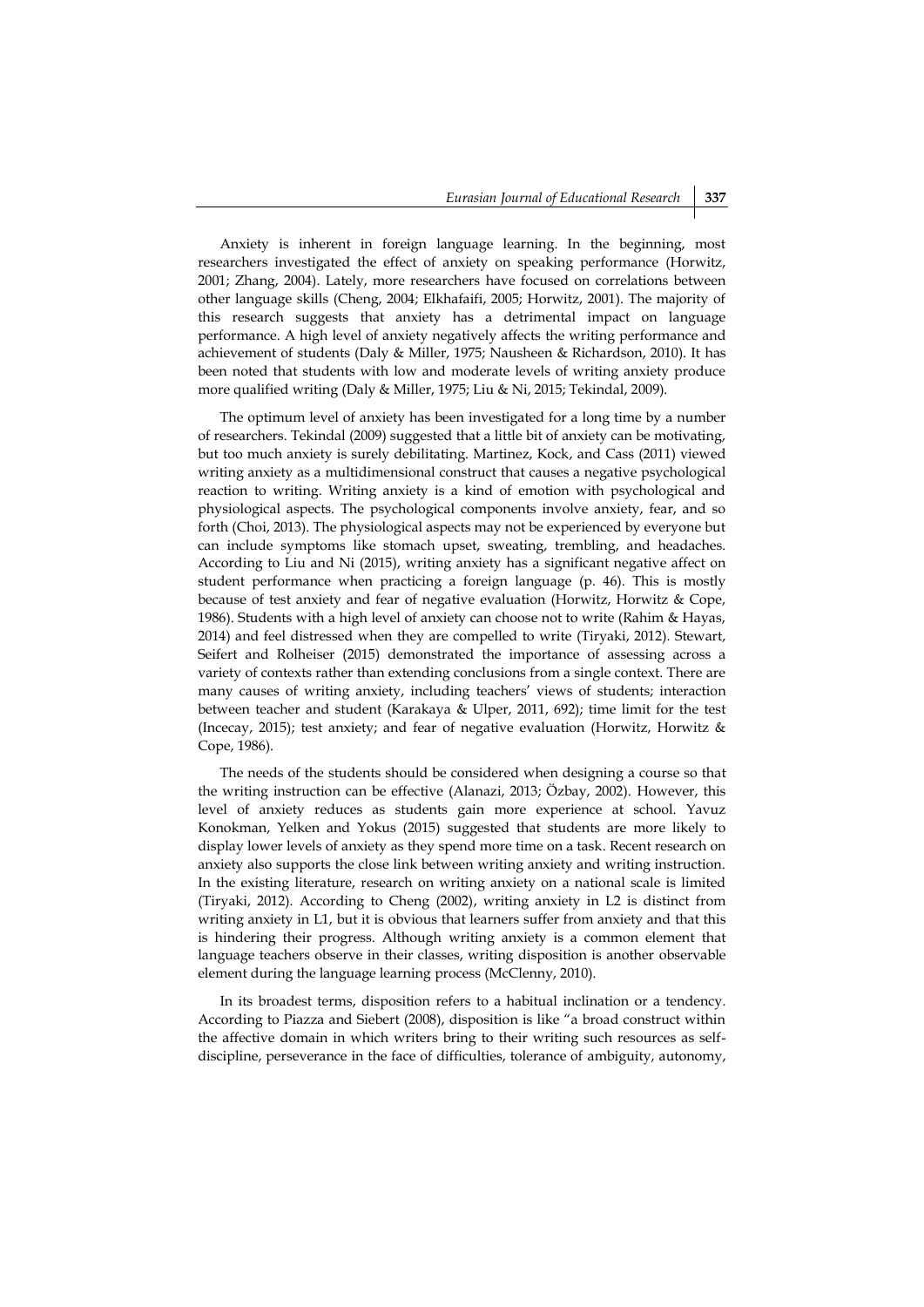willingness to take risks, motivation, self-efficacy, and interest" (p. 275). According to Tabak and Topuzkanamis (2014), disposition is a psychological term that expresses a way of acting voluntarily and consciously.

Writing disposition refers to a student's involvement and investment in writing. This includes a student's willingness to persist with confidence during the whole process of writing, but it also suggests a relationship between cognitive factors, affective factors, and social context (McClenny, 2010).

Ability and knowledge are both important determinants of performance. In the literature of writing skill development, there is large agreement that ability alone is not sufficient to explain student performance in writing (McClenny, 2010). It has always been controversial to specify which variables affect success more in writing. It is certain that writing disposition is one of the variables required to succeed in writing (Pytash & Li, 2014). In order to succeed in writing, students must be willing to use their writing skills persistently and diligently throughout the writing process. McClenny (2010) noted that this repeated alertness and willingness is key for students because it is the use and practice of a skill that brings success.

Although some research related to writing disposition on a national scale has been found in the literature (Avcı & Iseri, 2014; Bas, 2012; Iseri & Unal, 2010; Tabak, 2014), the number of writing disposition-based studies is not comparable to that of writing anxiety based research on an international scale (Pytash & Li, 2014).

Writing is important in secondary schools because it underpins the performance of students in most of their examinations. As previously noted, writing anxiety has been a concern of many studies. On the other hand, writing disposition, which deals with the aspects of students' attitudes toward writing, has only been studied by a few researchers. There is a distinct lack of research that discusses both writing anxiety and writing disposition. The objective of this study was to investigate the relationship between writing anxiety and writing disposition. Determining whether there is a significant difference between secondary school students' scores from writing anxiety and writing disposition constitutes the research problem of this study. This study seeks to answer the following questions:

(1) What are the levels in Writing Apprehension Scale (test for writing anxiety) and Writing Disposition Scale for secondary school students?

(2) How do students' levels of writing anxiety differ by gender, school grade, use of library, use of Internet, and attitude toward Turkish language courses?

(3) How do students' levels of writing disposition differ by gender, school grade, use of library, use of Internet, attitude toward Turkish language courses?

(4) Is there a significant correlation between students' writing anxiety and writing disposition?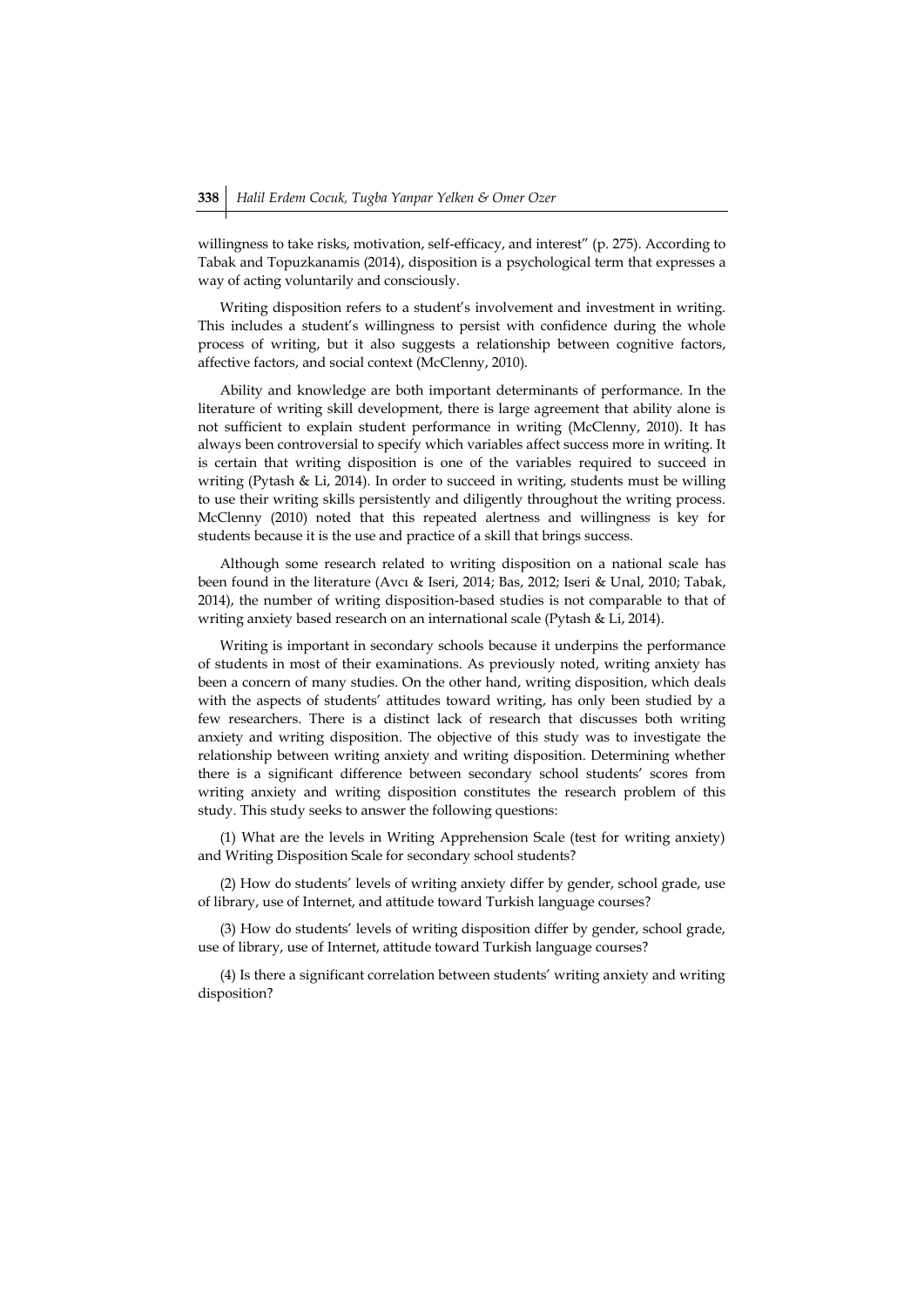# *Research Design*

This study examined the correlation between writing anxiety and writing dispositions of students who were enrolled in secondary schools in a city located in the south of Turkey during the 2013-2014 academic year. This descriptive study used a correlational survey model.

**Method**

### *Research Sample*

The participants for this study were students from six public secondary schools in a city in the south of Turkey. The city in which the schools are located supports a population of approximately one million. The target population of the study was students enrolled in secondary schools in the center of the city where the study was conducted. The sample size was 707 students from six schools. Schools from low, middle, and high socio-economic status neighborhoods were selected in order to document a diverse variety of participants. With a maximum variation sampling method from purposeful sampling strategies (McMillan & Schumacher, 2006), schools from different socio-economic status were chosen in an attempt to analyze a larger representation of the population.

#### *Research Instrument and Procedure*

The Writing Apprehension Scale (WAS) developed by Daly and Miller (1975) was used to measure the writing anxiety perceived by students. This scale was adapted by Ozbay and Zorbaz (2011) to be appropriate for use in Turkish. After examining the results of factor analysis, it was determined that the WAS was composed of four factors: appreciation, prejudice, evaluation apprehension, and sharing what one writes explaining 53% of the total variance. The estimated reliability of the total scale scores using Cronbach's alpha was 0.90. In this study, the analysis yielded Cronbach's alpha levels of .90 for the entire scale. There were 26 items in the scale, with a minimum possible score of 26 and a maximum possible score of 130.

The Writing Disposition Scale (Piazza & Siebert, 2008) used in this study was adapted by Iseri and Unal (2010) for Turkish. In the measure, writing dispositions are related to three affective stances: passion, confidence, and persistence (Piazza & Siebert, 2008, p. 275). The Passion, confidence, and persistence factors of the measure presented good internal consistency for the reliability analysis, which yielded Cronbach's alpha levels of .893 for the entire scale. Therefore, the measure proved to have a high level of reliability. A high score from the test means a positive writing disposition (Iseri & Unal, 2010). The lowest score a participant could earn on the test was 21 and highest score was 105.

## *Data Analysis*

After eliminating the forms not answered according to the guidelines, the data set for the analysis was composed of a total of 707 forms. A statistical analysis of the collected data was performed by adjusting the error margin to .05. When the normality of the data set was confirmed with the Kolmogorov-Smirnov test, it was found to have a parametric distribution (p>.05).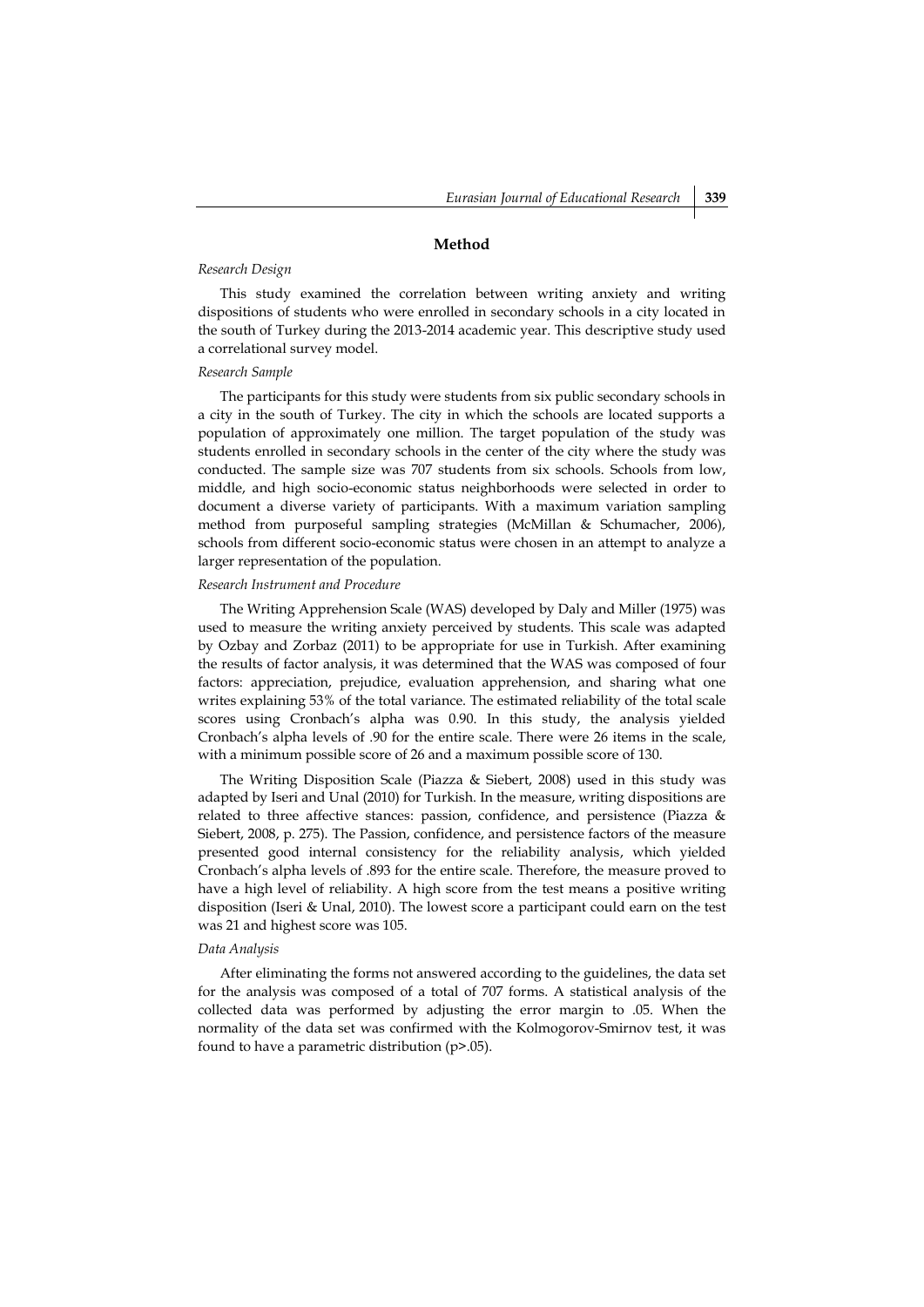## **Results**

Performing an extreme value analysis revealed a dataset of 707 responses. A Kolmogorov-Smirnov test was performed to assess whether the result showed a normal distribution. The results identified a normal distribution of the data. The results of factor analysis produced four factors, which is similar to the original writing anxiety scale. Likewise, an analysis of the original writing disposition scale yielded good internal consistency for the reliability.

Descriptive analyses were performed to answer the first research question regarding the students' levels in Writing Apprehension Scale (test for writing anxiety) and Writing Disposition Scale for secondary school students. Table 1 shows the results of the descriptive analysis for Writing Anxiety and Writing Disposition scales.

#### **Table 1.**

*Descriptive Statistics for Writing Anxiety and Writing Disposition*

| Gender                             | N   | м     | Min.  | Max.   |       |
|------------------------------------|-----|-------|-------|--------|-------|
| <b>Overall Writing Anxiety</b>     | 707 | 83.77 | 58.00 | 128.00 | 7.49  |
| <b>Overall Writing Disposition</b> | 707 | 67.05 | 24.00 | 105.00 | 16.79 |

The data in Table 1 clearly shows that the means from the tests are above the average scores. The range for the students' writing anxiety test scores is 70 and the range of writing disposition test is 81. The overall mean scores were 83.77 for writing anxiety and 67.05 for writing disposition.

The second research question sought to understand how students' levels of writing anxiety differ by gender, school grade, use of library, use of Internet, and attitude toward Turkish language courses. Liu and Ni (2015) claimed that it was certain that writing anxiety levels of students differ according to different variables (p. 56). Table 2 shows the results of a t-test analysis of the writing anxiety scores according to gender.

### **Table 2.**

*Results for Independent Samples t-test for Writing Anxiety and Gender*

| Gender | N   | м     |      | df  |       |      |
|--------|-----|-------|------|-----|-------|------|
| Male   | 377 | 82.42 | 7.57 |     |       |      |
| Female | 330 | 85.32 | 7.11 | 705 | 5.223 | .000 |

As shown in Table 2, a comparison of gender and writing anxiety levels demonstrates a significant difference (t(705)=5.223, p=.00<.05) for the scores from the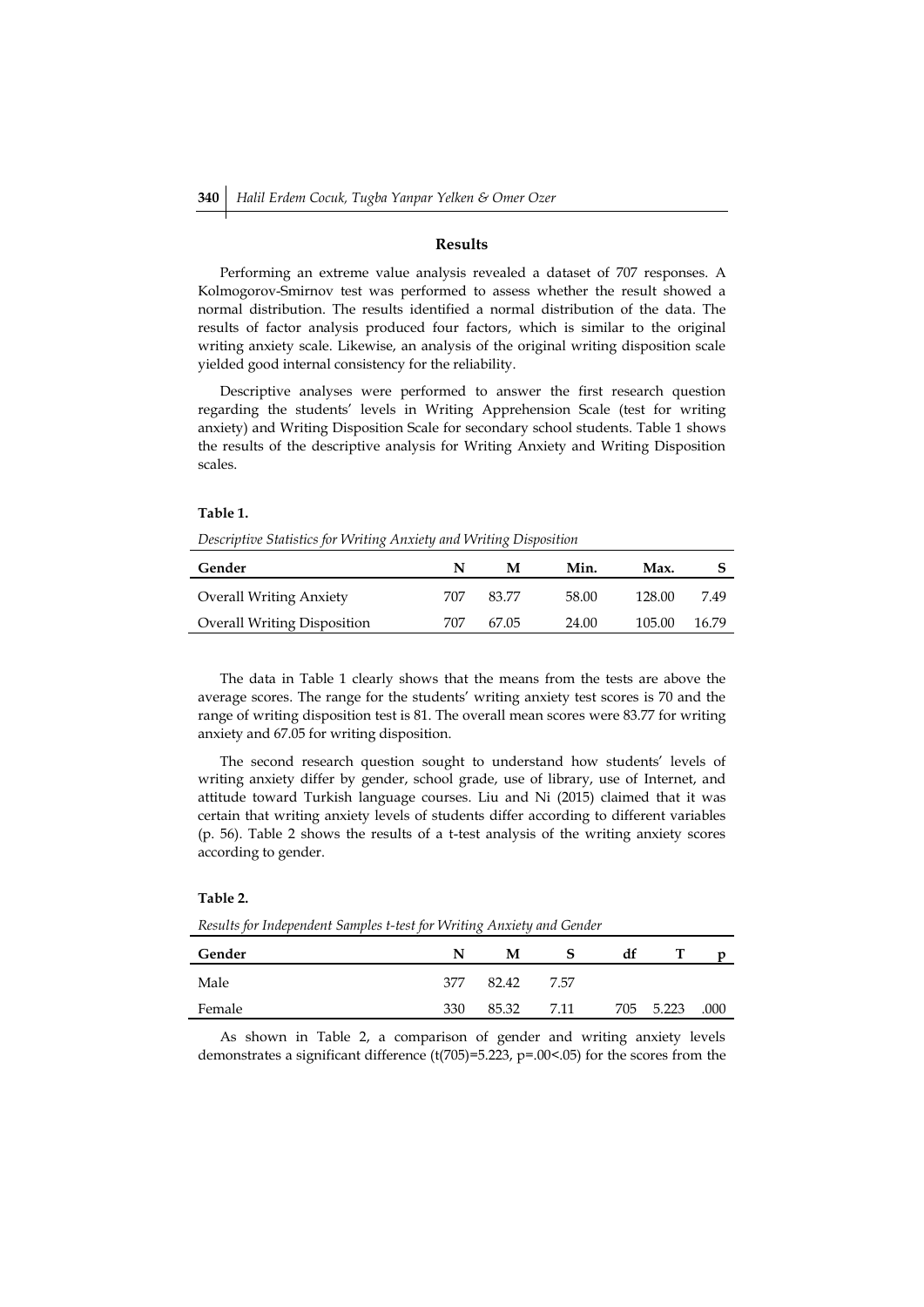writing anxiety test. The writing anxiety levels of female students (M=85.32) were significantly higher than those of male students (M=82.42). The results for the factors of writing anxiety test according to gender are shown in Table 3.

## **Table 3.**

| <b>Gender - Appreciation</b>            | N   | M     | S    | df  | T     | p    |
|-----------------------------------------|-----|-------|------|-----|-------|------|
| Male                                    | 376 | 82.42 | 7.57 |     |       |      |
| Female                                  | 327 | 85.32 | 7.11 | 701 | 5.223 | .000 |
| Gender - Prejudice                      | N   | M     | S    | df  | T     | D    |
| Male                                    | 377 | 17.84 | 4.29 |     |       |      |
| Female                                  | 330 | 19.42 | 3.81 | 705 | 5.158 | .000 |
| Gender - Evaluation apprehension        | N   | M     | S    | df  | т     | p    |
| Male                                    | 377 | 15.72 | 3.45 |     |       |      |
| Female                                  | 330 | 15.57 | 3.35 | 705 | .567  | .571 |
| <b>Gender - Sharing what one writes</b> | N   | М     | S    | df  | T     | p    |
| Male                                    | 377 | 8.91  | 3.60 |     |       |      |
| Female                                  | 328 | 8.15  | 2.29 | 703 | 3.298 | .001 |

*Results for Factors of Writing Anxiety Test According to Gender*

It is important to note that of all the four factors of the instrument, three of them demonstrate statistically significant differences. The female students' average "prejudice" score (M=19.42) is significantly higher than that of male students (M=17.84). The results of t-test analysis of the influence of "sharing what one writes" show that boys' average scores (M=8.91) are significantly higher (M=8.15) than those of girls. On the other hand, the test for the "evaluation apprehension" variable yielded no significant difference.

Anxiety exists for learners from every level of education, and experiences of writing anxiety can vary both from person to person and from grade to grade. Table 4 presents the students' frequency of distribution from grades five through eight and their average scores from the Writing Anxiety Test.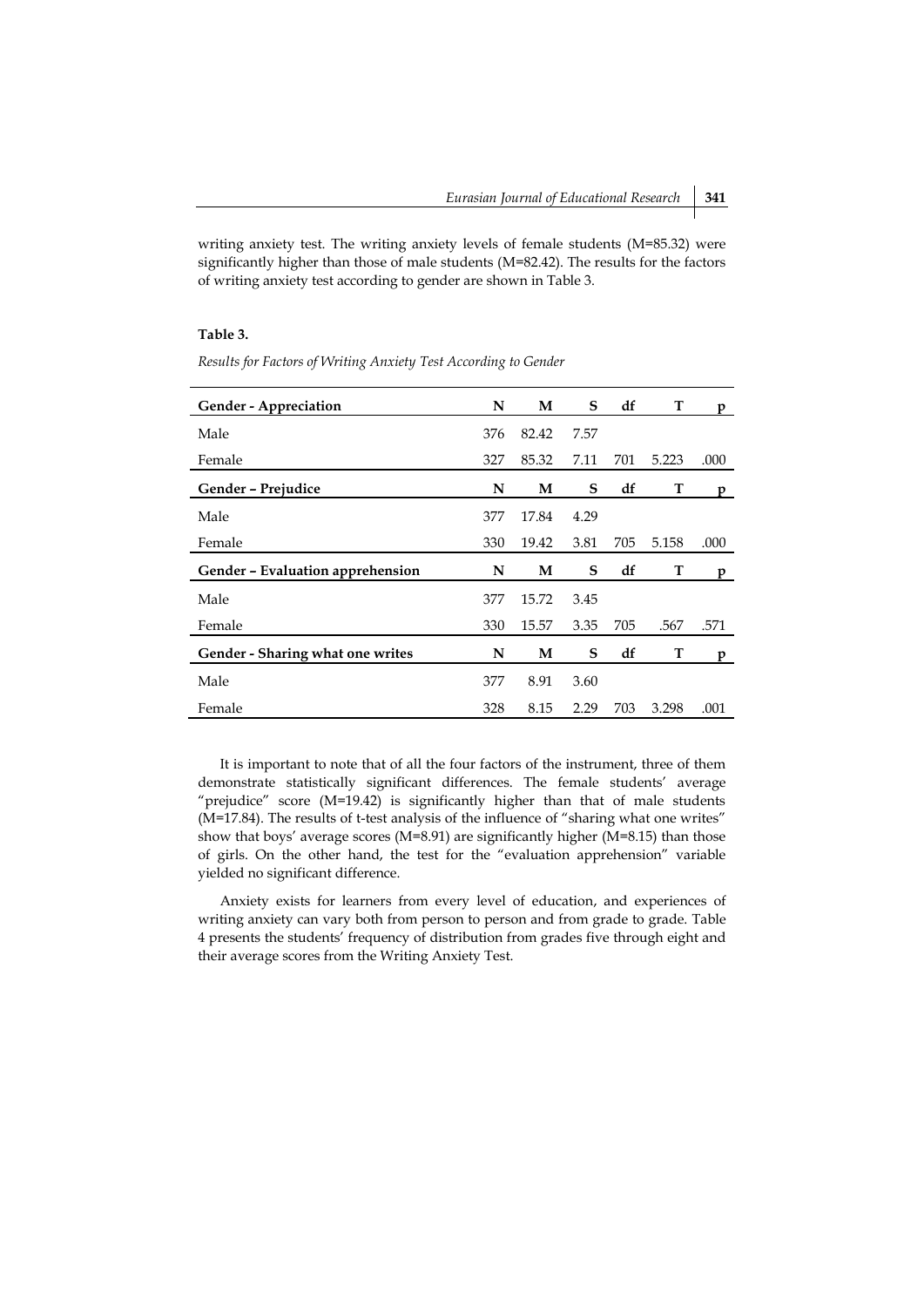| Descriptive Statistics for Writing Anxiety and Grade Level |           |       |                           |  |  |  |  |  |
|------------------------------------------------------------|-----------|-------|---------------------------|--|--|--|--|--|
| Grade                                                      | Frequency | Mean  | <b>Standard deviation</b> |  |  |  |  |  |
| Fifth grade                                                | 208       | 85.26 | 7.48                      |  |  |  |  |  |
| Sixth grade                                                | 160       | 82.30 | 7.52                      |  |  |  |  |  |
| Seventh grade                                              | 172       | 83.47 | 6.49                      |  |  |  |  |  |
| Eighth grade                                               | 167       | 83.65 | 8.14                      |  |  |  |  |  |
| Total                                                      | 707       | 83.77 | 7.49                      |  |  |  |  |  |

### **Table 5.**

**Table 4.**

*ANOVA Results for Writing Anxiety and Grade Level*

|                       | Sum of<br><b>Squares</b> | df  | Mean<br>Square | F     | sig. | <b>Differences</b><br>found |
|-----------------------|--------------------------|-----|----------------|-------|------|-----------------------------|
| <b>Between Groups</b> | 823.253                  | 3   | 274.418        | 4.965 | .002 | 5-6                         |
| <b>Within Groups</b>  | 38634.332                | 704 | 55.271         |       |      | $5 - 7$                     |
| Total                 | 39457.585                | 707 |                |       |      | 5-8                         |

As shown in Table 5, a significant difference is present between students' writing anxiety and their school grade levels (F(3-704)=4.965, p=.002<.05). The results of the Fisher's Least Significant Difference (LSD) analysis showed a difference between scores of fifth graders and students from grades, six, seven, and eight. The analysis favoured the students from grade five. The ANOVA test yielded a significant difference between the grades of secondary schools, such that the highest level of writing anxiety is found in fifth grade students. In contrast to the fifth grade students, the sixth graders have the lowest writing anxiety score, as shown in Table 4.

To see the link between writing anxiety and other demographic variables, an independent samples t-test was performed on the "possessing an internet connection at home", "possessing a personal library", "keeping a diary", and "attitude toward Turkish language courses" variables. The results indicate that only the "attitude toward Turkish language courses" variable proved to be statistically significant  $(t(705)=4.914, p=.00<.05)$ . The scores of students with a positive attitude toward Turkish language courses (M=84.17) were found to be significantly higher than those of students who do not like Turkish courses (M=79.12). Analysis of the other variables yielded no significant differences.

The third research question sought to understand how students' levels of writing disposition differ by gender, school grade, use of library, use of Internet, and attitude toward Turkish language courses. It is obvious that the writing disposition levels of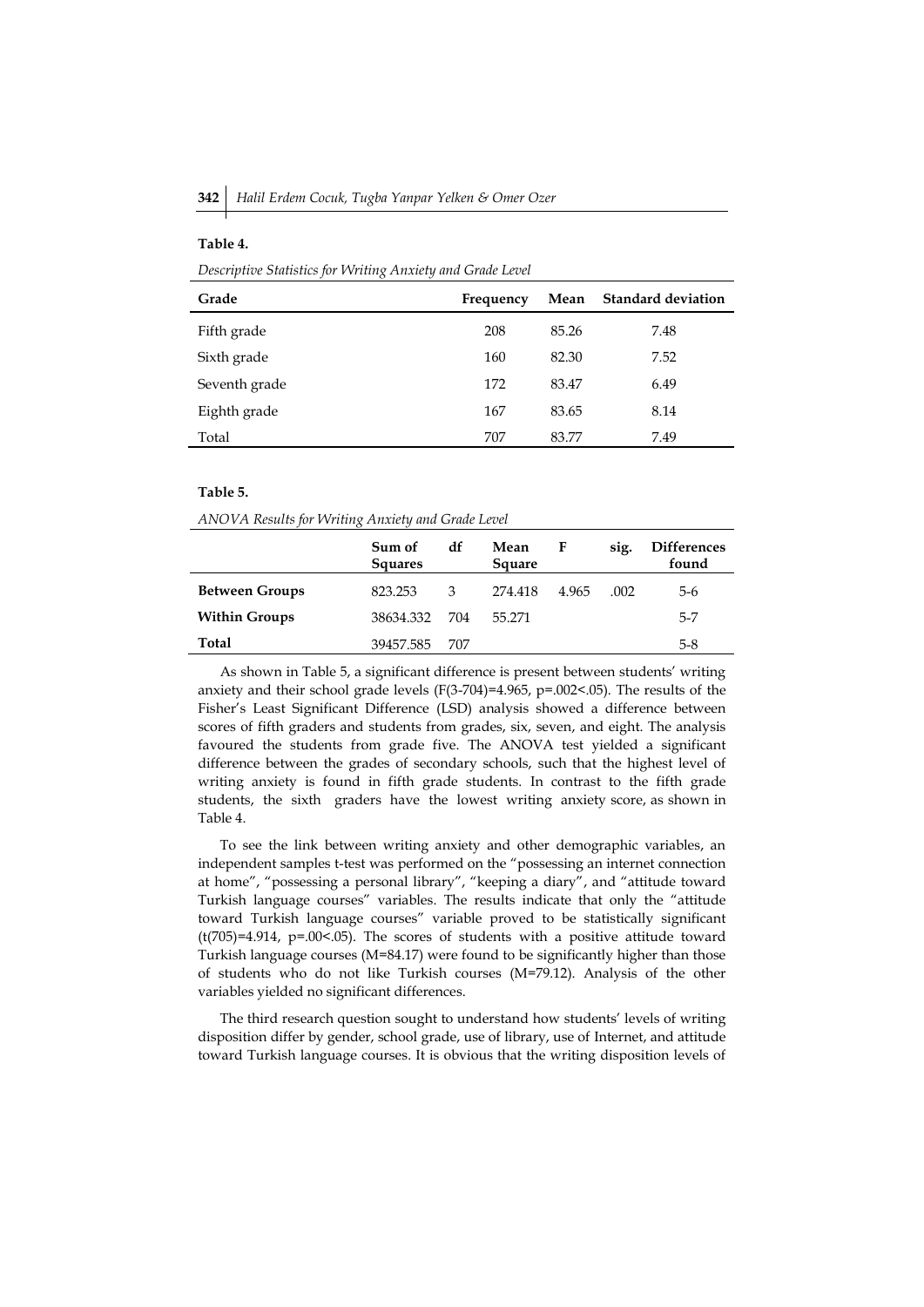students differed according to different variables. Table 6 shows the results of a t-test analysis of the writing disposition scores by gender.

#### **Table 6.**

| Results for Independent Samples t-test for Writing Disposition and Gender |
|---------------------------------------------------------------------------|
|---------------------------------------------------------------------------|

| Gender |     | М     | S.    | df |           |      |
|--------|-----|-------|-------|----|-----------|------|
| Male   | 377 | 62.85 | 15.84 |    |           |      |
| Female | 330 | 71.85 | 16.59 |    | 705 7.371 | .000 |

As shown in Table 6, a comparison of gender and writing disposition levels demonstrated a significant difference (t(705)=5.253, p<.05) for the scores from the Writing Disposition Scale. The scores of female students (M=71.85) were significantly higher than those of male students (M=62.85).

It is important to note that all the three factors (passion, confidence, and persistence) of the scale indicated a statistically significant difference by gender, favouring female students. Especially from the point of "passion" factor, the female students' average score (M=37.43) was significantly higher than that of male students (M=31.39). Table 7 indicates the relationship between gender and the factors of Writing Disposition Scale.

#### **Table 7.**

*The Results of t-test for Writing Disposition (passion, confidence and persistence) and Gender*

| Gender-Persistence    | N   | M     | S     | df  | t     | n    |
|-----------------------|-----|-------|-------|-----|-------|------|
| Male                  | 377 | 11.65 | 3.55  |     |       |      |
| Female                | 330 | 12.60 | 3.48  | 705 | 3.587 | .000 |
| <b>Gender-Passion</b> | N   | M     | S     | df  | t     | D    |
| Male                  | 377 | 31.39 | 10.45 |     |       |      |
| Female                | 330 | 37.43 | 11.04 | 705 | 7.443 | .000 |
| Gender-Confidence     | N   | M     | S     | df  | t     | n    |
| Male                  | 377 | 19.80 | 5.02  |     |       |      |
| Female                | 330 | 21.80 | 5.10  | 705 | 5.253 | .000 |

A test was administered to determine whether writing dispositions differ in grade level at school. Table 8 displays the students' frequency of distribution from grade five through eight and their average scores on the Writing Disposition Scale. The ANOVA yielded a significant difference in the grade level (p=.001<.05); it is also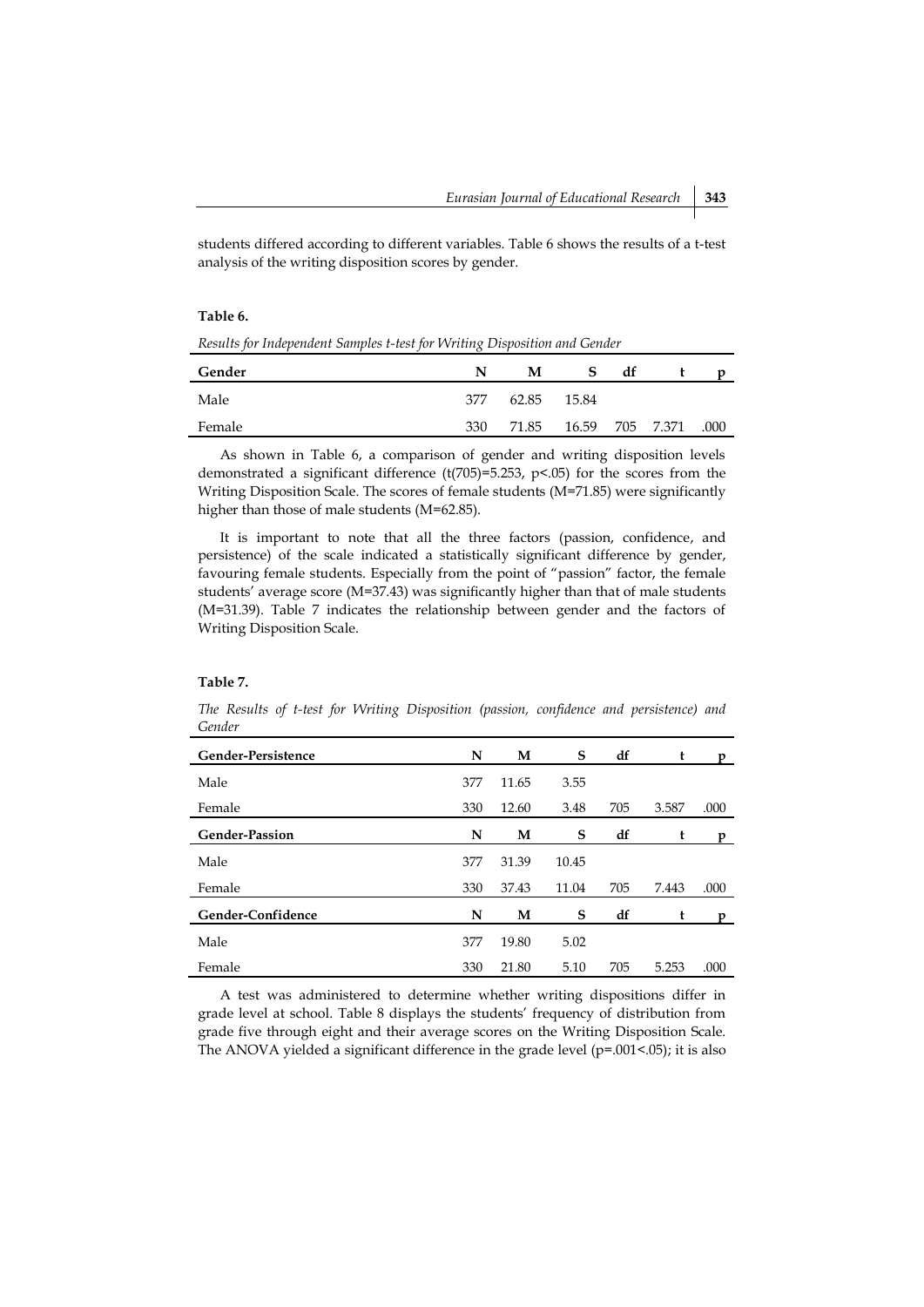worth noting that the fifth graders registered the highest level of writing disposition and the seventh graders registered the lowest scores by far.

### **Table 8.**

*Descriptive Statistics Results for Writing Disposition and Grade Level*

| Grade         | Frequency | Mean  | <b>Standard deviation</b> |
|---------------|-----------|-------|---------------------------|
| Fifth grade   | 208       | 70.96 | 18.39                     |
| Sixth grade   | 160       | 65.53 | 15.56                     |
| Seventh grade | 172       | 64.79 | 17.15                     |
| Eighth grade  | 167       | 65.96 | 14.66                     |
| Total         | 707       | 67.05 | 16.79                     |

#### **Table 9.**

*ANOVA for Writing Disposition and Grade Level*

|                       | <b>Sum of Squares</b> | df   | Mean<br>Square | F     | sig. | <b>Differences</b><br>found |
|-----------------------|-----------------------|------|----------------|-------|------|-----------------------------|
| <b>Between Groups</b> | 4621,865              | 3    | 1540.622       | 5.566 | .001 | 5-6                         |
| <b>Within Groups</b>  | 194587.198            | 703. | 276.795        |       |      | $5 - 7$                     |
| Total                 | 199209.064            | 706  |                |       |      | 5-8                         |

To see the relationship between writing disposition and other demographic variables, an independent samples t-test was run on the "possessing an internet connection at home", "possessing a personal library", "keeping a diary", and "attitude toward Turkish language course" variables. The result of the test indicated that the variables "attitude toward Turkish language courses" and "keeping a diary" showed significant differences (p=.00<.05). The scores of students with a positive attitude toward Turkish language courses (M=67.92) were significantly higher than those of students who do not like Turkish courses (M=56.91). The results indicated that the scores of students who keep diaries (M=69.53) were found to be significantly higher than those of students who do not keep diaries (M=65.87).

The fourth research question sought to understand whether there is a statistically significant correlation between students' writing anxiety and writing disposition. Table 10 displays the correlation coefficient between writing anxiety and writing disposition (both variables are normally distributed).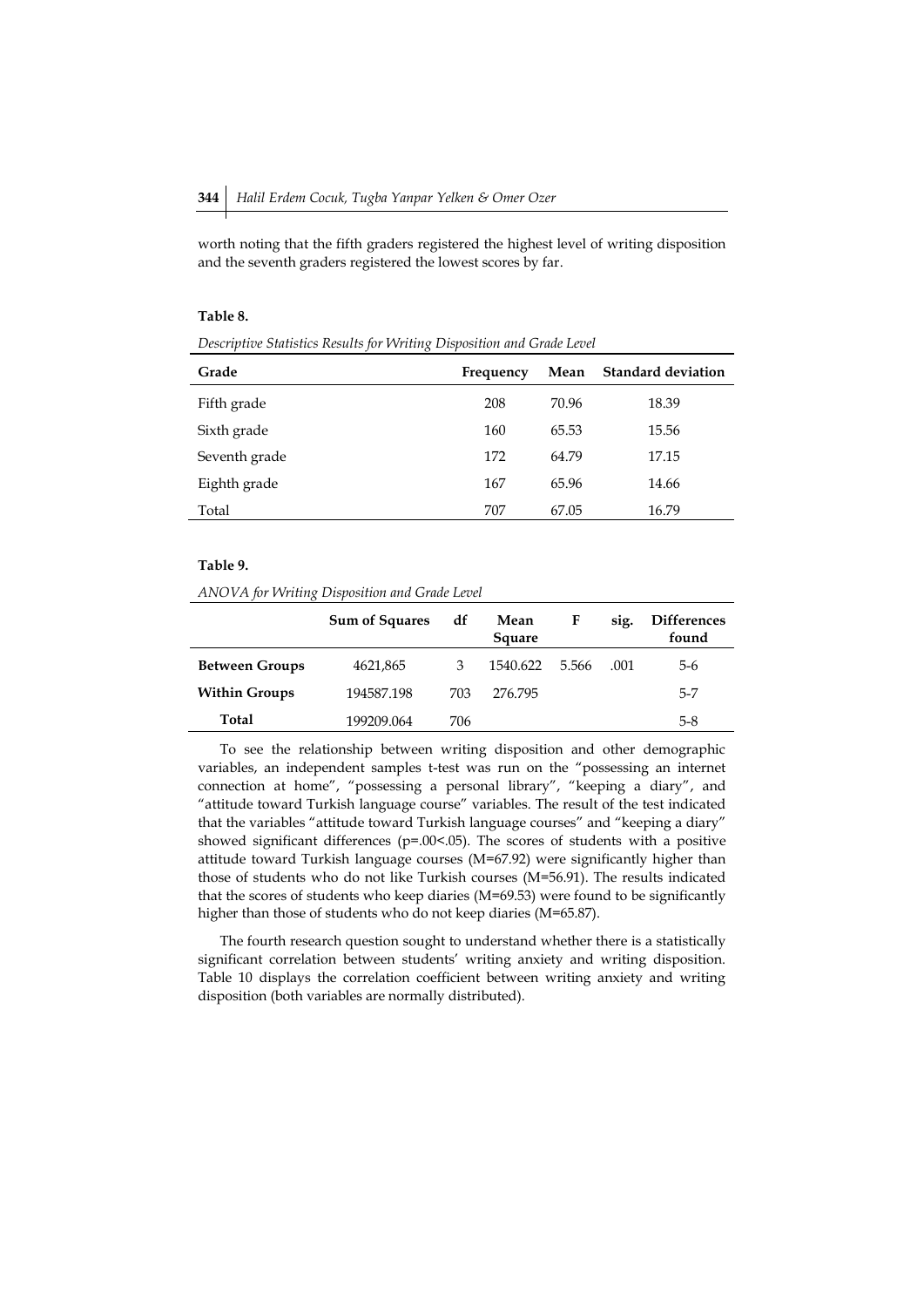#### **Table 10.**

*Correlation between Writing Anxiety and Writing Disposition*

|                            |                     | Writing<br>anxiety | Writing<br>disposition |
|----------------------------|---------------------|--------------------|------------------------|
| <b>Writing Anxiety</b>     | Pearson Correlation | 1                  | $.391**$               |
|                            | Sig. (2-tailed)     |                    | .000                   |
|                            | N                   | 707                | 707                    |
| <b>Writing Disposition</b> | Pearson Correlation | $.391**$           | 1                      |
|                            | Sig. (2-tailed)     | .000               |                        |
|                            | N                   | 707                | 707                    |

\*\* Correlation is significant at the 0.05 level (2-tailed).

The results of the simple linear correlation analysis shown in Table 10 demonstrate a positive linear relationship between the scores from Writing Anxiety and Writing Disposition (r=+0,391; p=.00<0.05). Chan (2003) suggested that values near 0 mean no (linear) correlation and values near ± 1 mean a very strong correlation. The negative sign means that the two variables are inversely related, that is, as one variable increases the other variable decreases. In this study, the p-value indicates that this relationship is unlikely to happen by chance and there is a fair correlation.

## **Discussion and Conclusion**

The merit of this study lies in examining writing performance from a twodimensional viewpoint that includes both writing anxiety and writing disposition. Even though writing anxiety in language learning is a complex phenomenon (Cheng, 2004), studying it in different contexts will definitely help researchers better understand the complexities of qualified writing (Stewart, Seifert & Rolheiser, 2015). First, the study investigated the levels of student anxiety and disposition. Second, the scores of writing anxiety by some variables were analyzed. Third, the writing disposition scale scores of the students were examined using a small set of variables. Lastly, a correlation analysis was conducted to uncover the underlying relationship.

The present study demonstrated a positive correlation between anxiety and disposition in writing, but a high correlation does not give researchers the evidence to make a cause-and-effect statement (Chan, 2003). A moderate level of disposition toward writing means that students view themselves as surely capable of maintaining an active writing life (Le, 2004; Luo, H., 2014; Pytash & Li, 2014). However, the writing disposition of students may have influenced their writing anxiety. Apparently, the more students liked Turkish courses, the more anxious they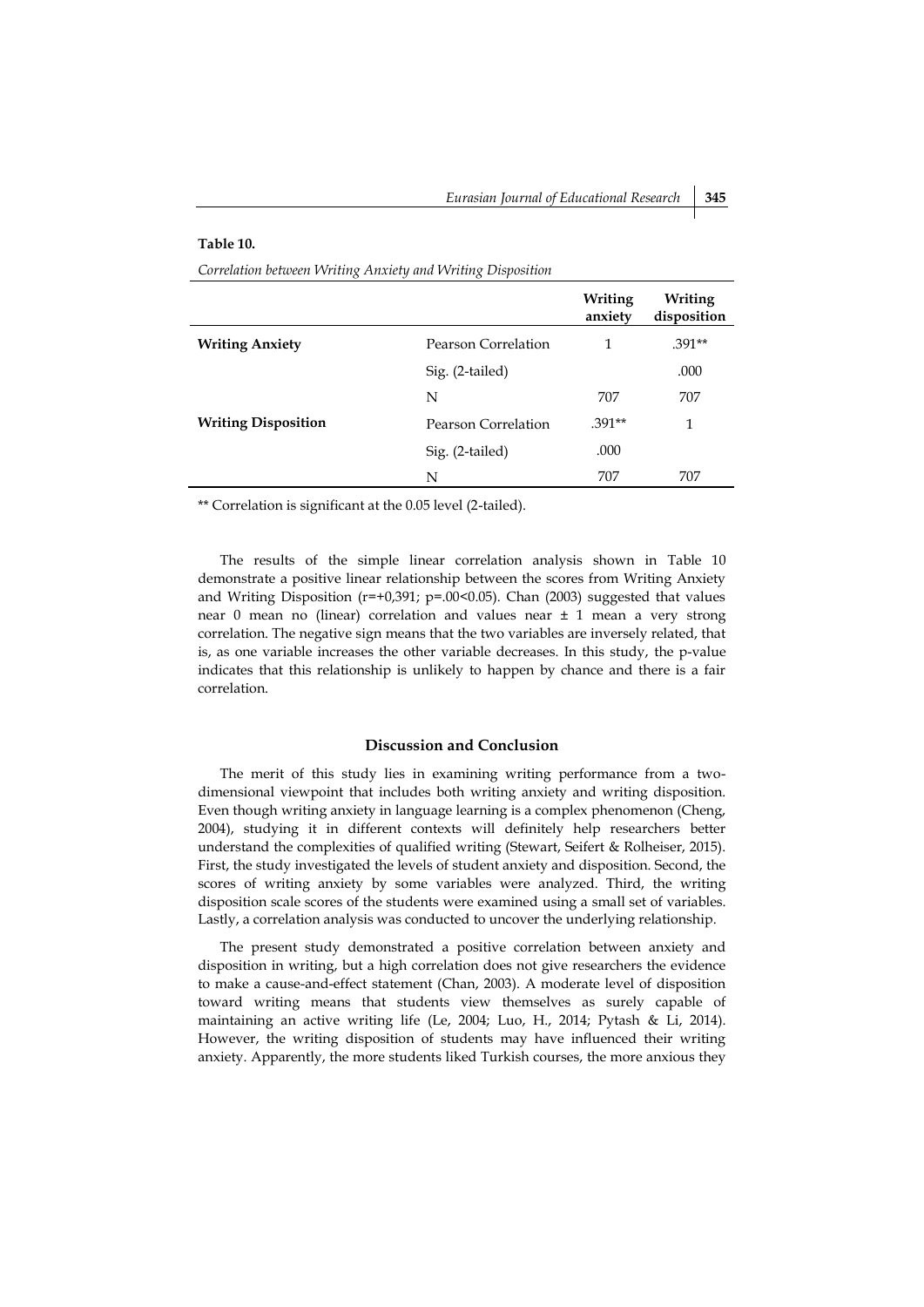became, as a significant difference was found for the variable "positive attitude toward Turkish language courses" for both the scales. Future studies will contribute to further understanding the possible cause of this anxiety. The severity of writing anxiety should be addressed as it can drain the students' motivation to become competent writers (Thavasigamoney & Yunus, 2014). The results also showed that female students are more likely to encounter writing anxiety, a finding that conforms with Matsuda and Gobel (2004). Several studies from the literature show that female students have lower writing anxiety levels than male students (Pajares & Valiante, 1997; Zorbaz, 2010).

As for writing disposition, the findings with regard to gender from this study are in parallel with those of Bas and Sahin (2013). However, Tabak (2014) found an opposite relationship for gender in which male students had a higher mean score on the writing disposition test. The link between writing anxiety and writing disposition proposed in this article pushes further on the advantages and disadvantages of these two aspects on writing.

The major limitation of this study was that the participants were all from the same city. A second limitation to this study was the lack of in-depth analysis of the respondents' views. Despite the limitations of this study, the results suggest that engaging students in refresher courses and writing workshops can help them improve their disposition and probably reduce their level of writing anxiety. A positive disposition does not necessarily mean that the student will be good writers, but future researchers can focus on the contents of refresher courses that can help students overcome difficult moments during the writing process.

It is recommended that writing anxiety be explored in different contexts because further understanding the reasons for anxiety when students produce qualified writing can be elaborated in this way. Introducing different demographic variables for the Writing Anxiety test and Writing Disposition test can be useful for verifying the results of this study. Also, it is hoped that with the inclusion of students only who do not like Turkish courses can make us understand writing anxiety and better knowledge about anxiety and academic achievement can be gleaned.

#### **References**

- Alanazi, M. A. (2013). *Using electronic writing to promote students' writing*. (Unpublished Master's Thesis). Eastern Washington University, Washington.
- Avcı, A. S. & Iseri, K. (2014). Yaratici yazma etkinliklerinin sekizinci sinif ogrencilerinin yazma egilimleri ve yazma kaygilarina etkisi. [The effects of creative writing activities on the 8th grade students' writing dispositions and their writing anxiety] *International Journal of Language Academy*, *2*(4), 152-169.
- Aydogan, H. & Akbarov, A. A. (2014). The four basic language skills, whole language & integrated skill approach in mainstream university classrooms in Turkey, *Mediterranean Journal of Social Sciences*, *5*(9), 672-680.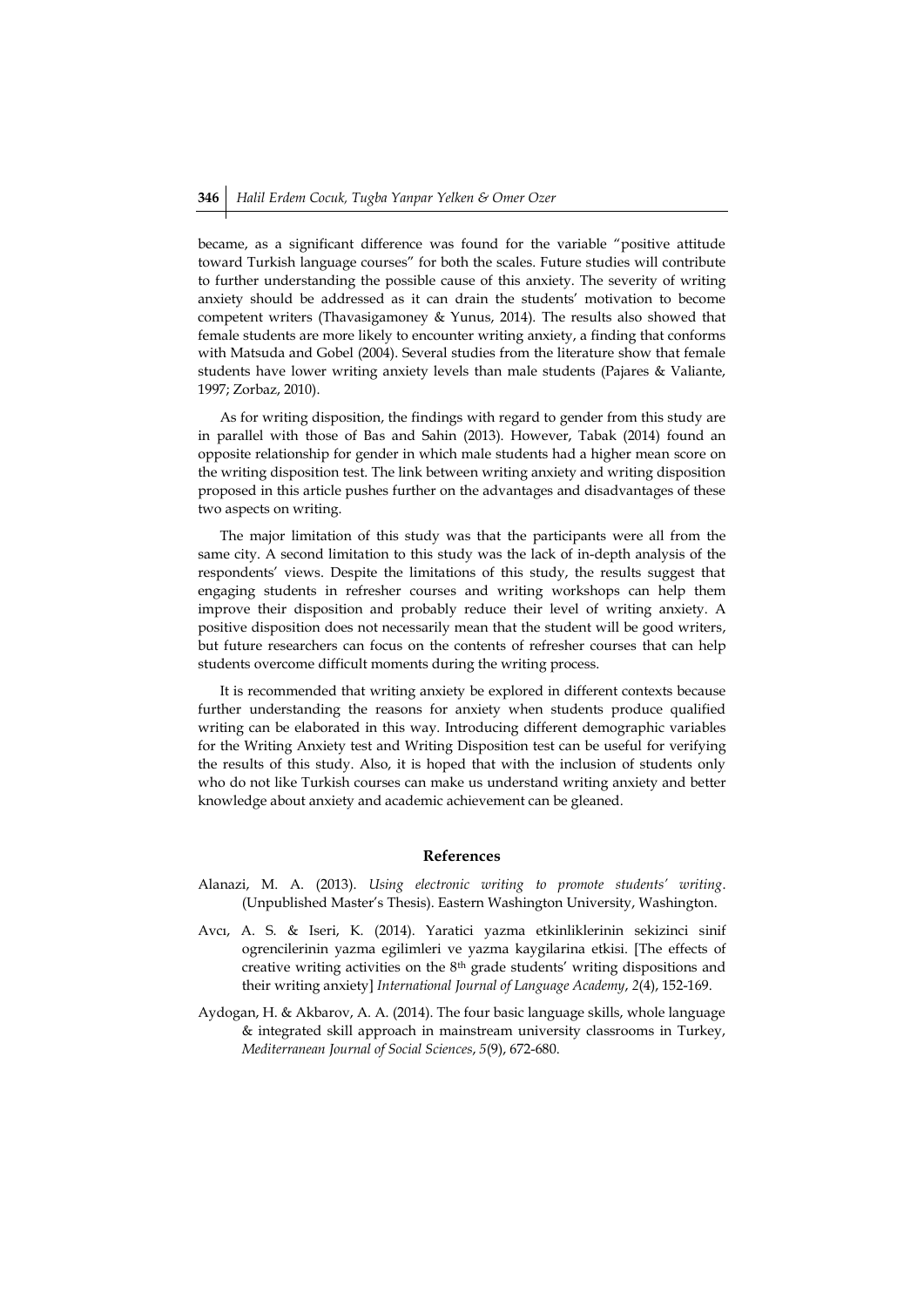- Bas, G., & Sahin, C. (2013). Investigating writing dispositions of elementary school students from different variables. *Sakarya University Journal of Education*, *3*(1), 32-42.
- Bas, G. (2012). Correlation between elementary students' reading attitudes and their writing dispositions. *International Journal of Global Education*, *1*(2), 1-6.
- Can, R. (2012). *Ortaogretim ogrencilerinin yazili anlatimlarinda paragraf duzeyinde bagdasiklik ve tutarlilik*. [Cohesion and coherent at the level of paragraph in the compositions of secondary school students]. (Unpublished Doctoral Dissertation), Gazi University, Ankara.
- Chan, Y. H. (2003). Biostatistics 104: Correlational analysis. *Singapore Medical Journal*, *44*(12), 614-619.
- Cheng, Y. S. (2002). Factors associated with foreign language writing anxiety. *Foreign Language Annals*, *35*(6), 647-656. doi: 10.1111/j.1944-9720.2002.tb01903.x
- Cheng, Y. S. (2004). A measure of second language writing anxiety: Scale development and preliminary validation. *Journal of Second Language Writing*, *13*(4), 313–335.
- Choi, S. (2013). Language anxiety in second language writing: is it really a stumbling block? *Second Language Studies*, *31*(2), 1-42.
- Daly, J. A., & Miller, M. D. (1975). The empirical development of an instrument to measure writing apprehension. *Research on the Teaching of English*, *9*, 242–249.
- Elkhafaifi, H. (2005). Listening comprehension and anxiety in the Arabic language classroom. *The Modern Language Journal*, *89*(2), 206–220.
- Grupe, D. W. & Nitschke, J. B. (2013). Uncertainty and anticipation in anxiety: An integrated neurobiological and psychological perspective. *Nature Reviews Neuroscience*, *14*, 488-501. doi: 10.1038/nrn3524
- Hassan, B. A. (2001). The relationship of writing apprehension and self-esteem to the writing quality and quantity of EFL University students. *Mansoura Faculty of Education Journal*. Retrieved on September 19th, 2015 from: http://files.eric.ed.gov/fulltext/ED459671.pdf
- Horwitz, E. K. (2001). Language anxiety and achievement. *Annual Review of Applied Linguistics*, *21*, 112–126. doi:10.1017/S0267190501000071
- Horwitz, E. K., Horwitz, M. B., & Cope, J. A. (1986). Foreign language classroom anxiety. *Modern Language Journal*, *70*(2), 125-132. doi: 10.2307/327317
- Huy, N. T. (2015). Problems affecting learning writing skill of grade 11 at thong linh high school. *Asian Journal of Educational Research*, *3*(2), 53-69.
- Incecay, V. (2015). Contrasting rhetorical patterns: Discovering effects of first- and second-language writing conventions. *Eurasian Journal of Educational Research*, *61*, 137-154. doi: 10.14689/ejer.2015.61.8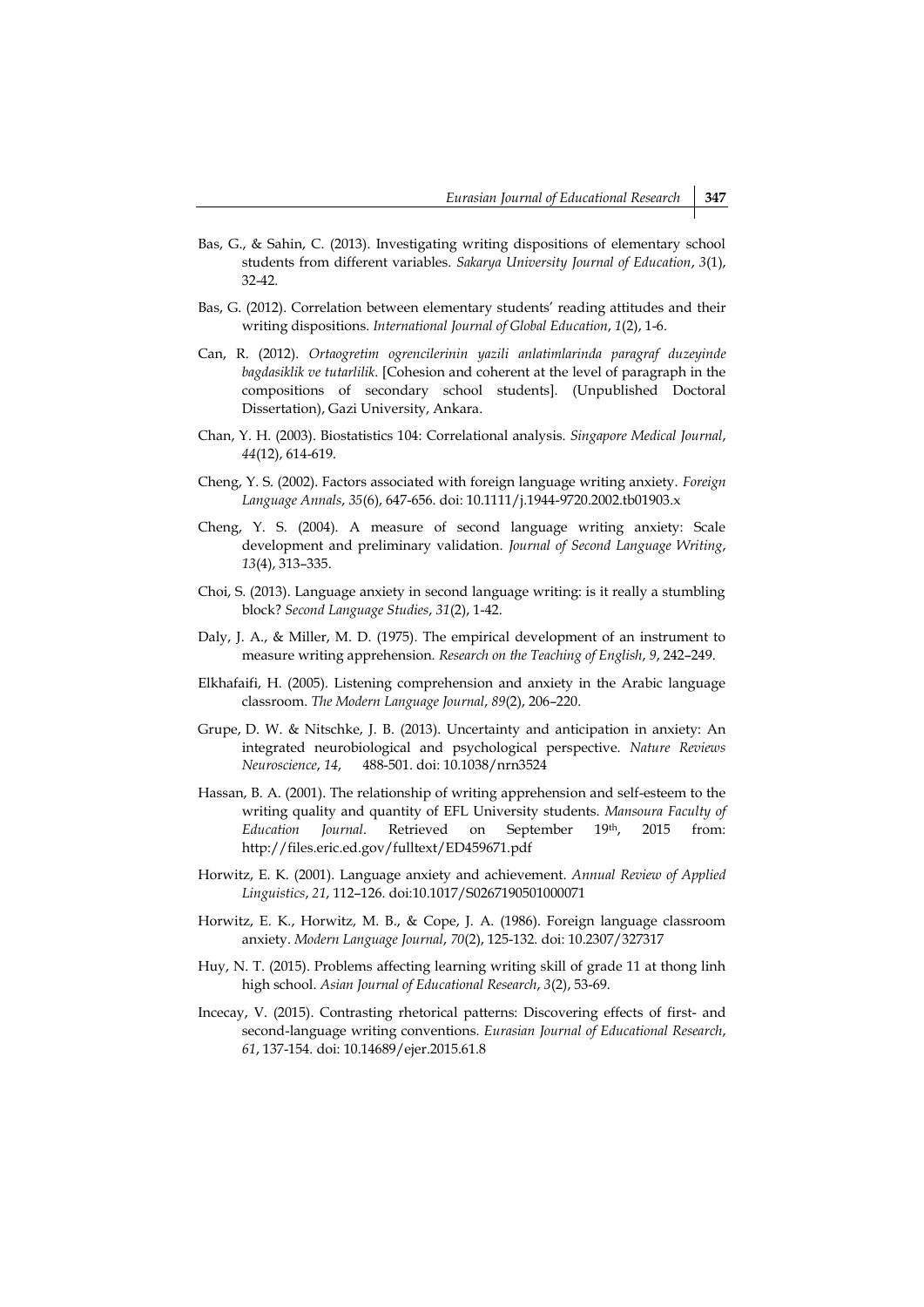- Iseri, K., & Unal, E. (2010). Yazma Egilimi Olçegi'nin Turkçeye uyarlamasi. [Adaptation of Writing Disposition Scale into Turkish] *Education and Science*, *35*(155), 104-116.
- Javed, M., Juan W. X., & Nazli, S. (2013). A study of students' assessment in writing skills of the English language. *International Journal of Instruction*, *6*(2), 129-144.
- Karakaya, I., & Ulper, H. (2011). Developing a writing anxiety scale and examining writing anxiety based on various variables. *Educational Sciences: Theory & Practice*, *11*(2), 703-707.
- Le, J. (2004). *A*ff*ective characteristics of American students studying Chinese in China: a study of heritage and non-heritage learners' beliefs and foreign language anxiety*. (Unpublished Doctoral Dissertation), The University of Texas, Austin.
- Liu, M., & Ni, H. (2015). Chinese university EFL learners' foreign language writing anxiety: pattern, effect and causes. *English Language Teaching*, *8*(3), 46-58. doi:10.5539/elt.v8n3p46.
- Luo, H. (2014). A measure of Chinese language learning anxiety: scale development and preliminary validation. *Caslar*, *3*(2), 147-174. doi: 10.1515/caslar-2014-0009
- Martinez, C. T., Kock, N., & Cass, J. (2011). Pain and pleasure in short essay writing: Factors predicting university student' writing anxiety and writing selfefficacy. *Journal of Adolescent & Adult Literacy*, 54(5), 351-360. doi: 10.1598/JAAL.54.5.5
- Matsuda, S., & Gobel, P. (2004). Anxiety and predictors of performance in the foreign language classroom. *System*, *32*(1), 21–36. doi: 10.1016/j.system.2003.08.002.
- McClenny, C. S. (2010). *A disposition to write: Relationships with writing performance*. (Unpublished Doctoral Dissertation), The Florida State University, Tallahassee.
- Mcmillan, J. H., & Schumacher, S. (2006). *Research in education: Evidence-based inquiry* (6th ed.). Boston: Pearson Education Ltd.
- Nausheen, M. & Richardson, P.W. (2010).The relationships between the motivational beliefs, course experiences and achievement of postgraduate students. In M. Devlin, J. Nagy and A. Lichtenberg (Eds.) *Research and Development in higher education: Reshaping higher education*, 33 (pp. 501–513). Melbourne, 6–9 July, 2010.
- Ozbay, M. & Zorbaz, K. Z. (2011). Daly-Miller'in yazma kaygısı ölçeğinin Türkçeye uyarlanması. [Adaptation of Daly-Miller's Writing Apprehension Test to Turkish]. *Mustafa Kemal University Journal of Social Sciences Institute*, *8*(16), 33- 48.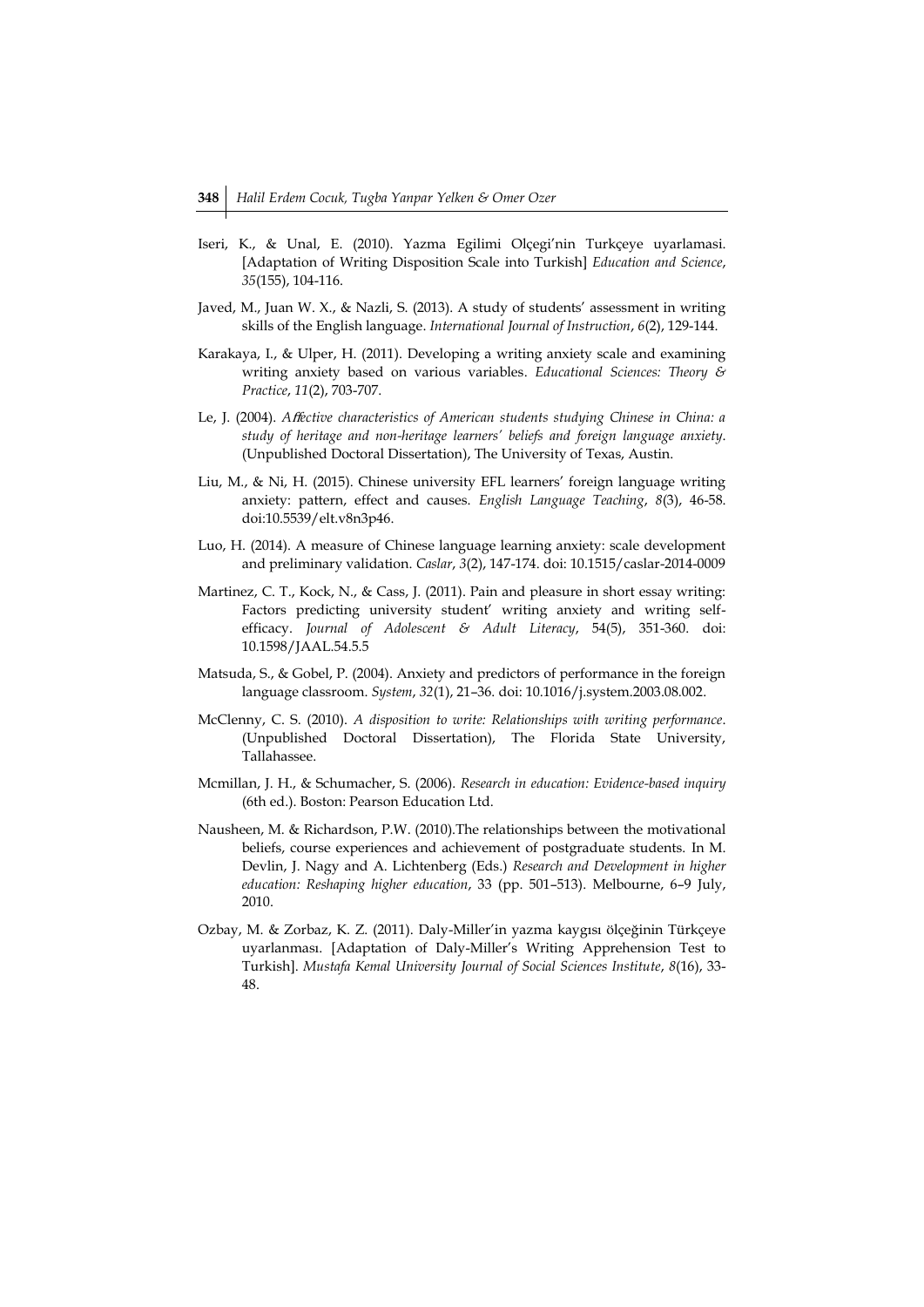- Ozbay, M. (2002). *Yazılı anlatım becerisinin gelistirilmesi*. [The development of writing argumentation], Sadik Tural Armagani. Ankara: Can Reklamevi Basin Yayin.
- Pajares F., & Valiante, G. (1997). The predictive and mediational role of the writing self-efficacy beliefs of upper elementary students. *Journal of Educational Research*, *90*, 353-360.
- Piazza, C. L., & Siebert, C. F. (2008). Development and validation of a writing dispositions scale for elementary and middle school students. *The Journal of Educational Research*, *101*(5), 275-285. doi: 10.3200/JOER.101.5.275-286
- Pytash, K. E., & Li, J. (2014). The writing dispositions of youth in a juvenile detention center. *The Journal of Correctional Education*, *65*(3), 24-42.
- Rahim, S. A., & Hayas, K. M. (2014). Investigating student's second language writing anxiety: a case study. In: Persidangan MICELT 2014, 13-15 Sept 2014, Hotel Palace of Golden Horses, Kuala Lumpur.
- Silva, T., McMartin-Miller, C., Pelaez-Morales, C., & Lin, M. (2012). *Scholarship on L2 writing in 2011: The year in review*. SLWIS Newsletter. Retrieved on November 18th, 2015 from: http://newsmanager.commpartners.com/tesolslwis/textonly/2012-11- 20/3.html
- Stewart, G., Seifert, T. A., & Rolheier, C. (2015). Anxiety and self-efficacy's relationship with undergraduate students' perceptions of the use of metacognitive writing strategies. *The Canadian Journal for the Scholarship of Teaching and Learning*, *6*(1). doi: http://dx.doi.org/10.5206/cjsotlrcacea.2015.1.4.
- Tabak, G., & Topuzkanamis, E. (2014). An analysis of writing dispositions of 6th grade students in terms of different variables. *Mevlana International Journal of Education, 4*(2), 1-11. doi: 10.13054/mije.14.15.4.2.
- Thavasigamoney, A. F., & Yunus, M. M. (2014). A glimpse into e-mail dialogue journal writing (EDJW) and writing anxiety among gifted learners. *Procedia: Social and Behavioral Sciences*, *123*, 266-271. doi: 10.1016/j.sbspro.2014.01.1423
- Tiryaki, E. N. (2012). Universite ogrencilerinin yazma kaygisinin cesitli degiskenler acisindan belirlenmesi. [Determining writing anxieties of university students' from different variables]. *Dil ve Edebiyat Egitimi Dergisi*, *1*(1), 14-21.
- Topuzkanamis, E. (2015). Yazma stratejileri ogretiminin Turkce ogretmenligi birinci sinif ogrencilerinin yazma kaygisina etkisi. [the effects of teaching writing strategies on Turkish language teaching department freshman students' writing apprehension]. *Dil ve Edebiyat Egitimi Dergisi*, 13, 97-110. doi: 10.12973/dee.11.272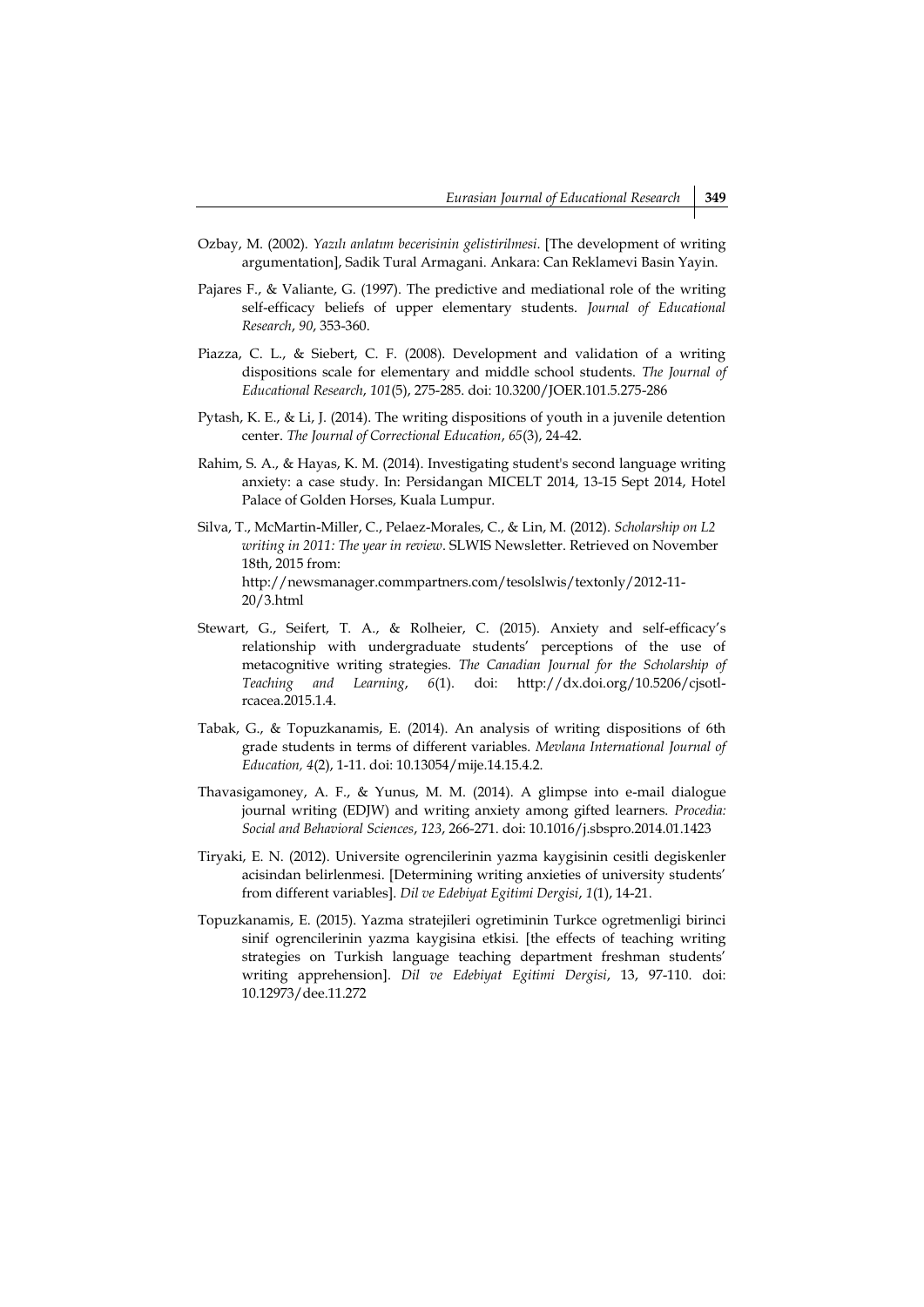- Yavuz Konokman, G., Yelken, T. & Yokus, G. (2015). Preschool teacher candidates' research qualifications and their anxiety level towards research. *Eurasian Journal of Educational Research*, *60*, 57-74 doi: 10.14689/ejer.2015.60.4
- Zorbaz, K. Z. (2010). *Ilkogretim okulu ogrencilerinin yazma kaygi ve tutuklugunun yazili anlatim becerileriyle iliskisi*. [The relationship between middle school student?s writing apprehension and blocking with their written expression skills]. (Unpublished Doctoral Dissertation), Gazi University, Ankara.

# **Ortaokul Öğrencilerinin Yazma Kaygıları ve Yazma Eğilimleri Arasındaki İlişki**

## **Atıf:**

Cocuk, H. E., Yanpar Yelken, T. & Ozer, O. (2016). The relationship between writing anxiety and writing disposition among secondary school students. *Eurasian Journal of Educational Research*, 63, 335-352, http://dx.doi.org/ 10.14689/ejer.2016.63.19

# **Özet**

*Problem Durumu:* Alanyazında yazma eğilimlerine ilişkin olarak bazı araştırmalara rastlanılmaktadır. Yurtdışı alanyazın incelendiğinde de yazma eğiliminin yine de yazma kaygısına göre daha az çalışılmış bir alan olarak kaldığı görülmektedir. Ortaokul düzeyinde yapılan pek çok sınavda öğrencilerin performanslarına yazma dayanak oluşturmaktadır. Bu çalışmanın, yazma kaygısı ile yazma eğilimleri arasındaki ilişkiyi incelemesi açısından alanyazına katkı getireceği düşünülmektedir.

*Araştırmanın Amacı:* Yazma eğilimi, de öğrencilerin yazma eylemine yaklaşım boyutlarını ele almaktadır. Örneğin araştırmada kullanılan ölçekte üç boyut (tutku, güven ve süreklilik) bulunmaktadır. Burada öğrencilerin yazma edimlerinde tutku, güven ve süreklilik bağlamında eğilimleri saptanmıştır. Ortaokul öğrencilerinin yazma eğilimleri ve yazma kaygıları arasındaki ilişkiyi belirlemeyi amaçlayan bu çalışmanın problem cümlesini "ortaokul öğrencilerinin yazma eğilimleri ile yazma kaygıları arasında anlamlı bir ilişki var mıdır?" sorusu oluşturmaktadır. Araştırmanın problem cümlesine yanıt arayabilmek için öncelikle belirtilen bu alt problemlere çalışmada cevap bulunmaya çalışılmıştır: (1) Ortaokul öğrencilerinin yazma kaygısı düzeyleri çeşitli değişkenlere (cinsiyet, sınıf, kütüphane kullanımı, internet kullanımı, Türkçe dersine karşı ilgi) göre farklılaşmakta mıdır? (2) Ortaokul öğrencilerinin yazma eğilimleri düzeyleri çeşitli değişkenlere (cinsiyet, sınıf, kütüphane kullanımı, internet kullanımı, Türkçe dersine karşı ilgi) göre farklılaşmakta mıdır? (3) Ortaokul öğrencilerinin yazma eğilimleri ile yazma kaygıları arasında anlamlı bir ilişki var mıdır?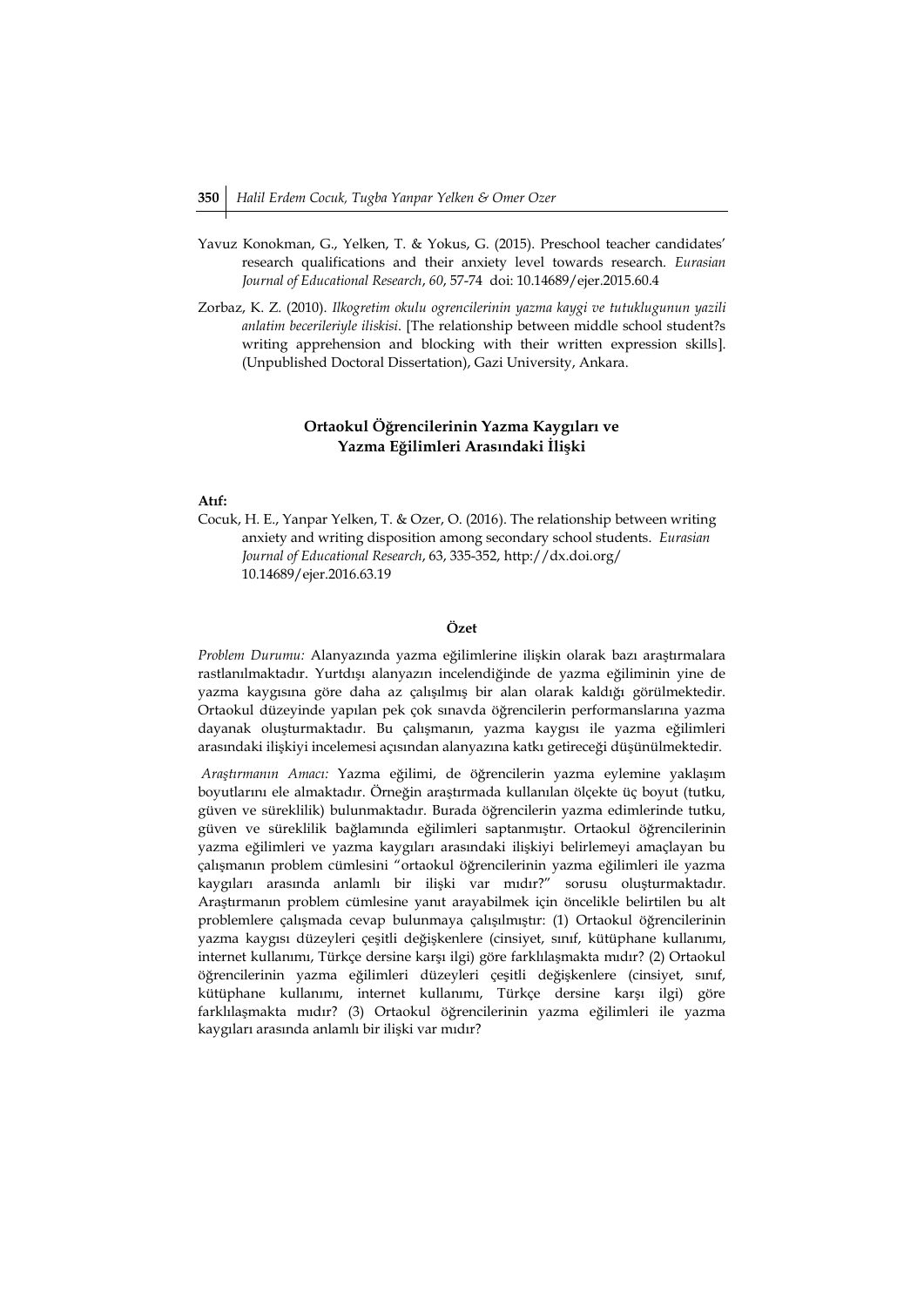*Araştırmanın Yöntemi:* Bu araştırmada 2013–2014 eğitim-öğretim yılında, Akdeniz bölgesinin doğusunda bulunan bir il merkezinde bulunan ilköğretim okullarında öğrenim görmekte olan öğrencilerin yazma eğilimleri ile yazma kaygıları arasındaki ilişki belirlenmeye çalışılmıştır. Bu nedenle bu araştırma, ilişkisel tarama modelinde bir araştırma olup, aynı zamanda betimsel bir çalışmadır. Bir milyonu aşkın bir nüfusu barındıran bir güney kentinde yapılan araştırmanın örneklemini şehir merkezinde bulunan toplam altı resmi ilköğretim okulunda öğrenim görmekte olan 707 öğrenci oluşturmaktadır. Ölçek uygulaması yapılan okullar seçilirken okulların farklı semtlerden olmasına dikkat edilmiştir. Örneklemin seçiminde, amaçsal örnekleme çeşitlerinden maksimum çeşitlilik yöntemi benimsenmiş, bu bağlamda evrenin temsil yeteneği göz önünde bulundurularak okulların seçilmesinde üst, orta ve alt sosyo-ekonomik düzeye sahip okullarda öğrenim gören öğrenciler örnekleme dâhil edilmeye çalışılmıştır

*Araştırmanın Bulguları:* Yazma kaygısı testinden elde edilen verilerin incelenmesi sonucunda analizleri yapılan altı değişken arasından sadece cinsiyet ve Türkçe dersine yönelik tutumda anlamlı farklılık görülmüştür. Buna ek olarak, yazma eğilimi testinden elde edilen verilerin analizi sonucunda altı değişkenden dördünde anlamlı farklılık bulunmuştur. Cinsiyet, sınıf düzeyi, günlük tutma ve Türkçe dersini sevme değişkenleri anlamlı farklılık görülen değişkenlerdir. Kütüphaneye sahip olma ve internete erişim ne yazma kaygısı ne de yazma eğilimi ölçek sonuçlarına göre anlamlı fark göstermemişlerdir. Ayrıca yazma kaygısı ile yazma eğilimi ölçeklerinden elde edilen puanlar incelendiğinde aralarında pozitif doğrusal bir ilişki bulunmuştur. Görünüşe göre öğrenciler Türkçe dersini ne kadar severlerse o kadar da endişeli oluyorlar. Her iki ölçekten elde edilen sonuçların analizi de öğrencilerin Türkçe dersine karşı olumlu tutuma sahip olmalarında anlamlı fark göstermiştir. Sonuçlar aynı zamanda kız öğrencilerin yazma kaygısı hissetme olasılıklarının erkek öğrencilere göre daha yüksek olduğunu da göstermektedir.

*Araştırmanın Sonuçları ve Önerileri:* Orta düzey yazma eğiliminde olmak öğrencinin kendini etkin yazma yaşamını yürütebilecek yeterlikte görmesi anlamına gelmektedir. Öğrencilerin yazma eğilim düzeyleri onların yazma kaygılarını etkilemiş olduğu düşünülmektedir. Yapılan analizler sonucunda kız öğrencilerin genel anlamda erkeklerden daha yüksek düzeyde bir yazma eğilimine sahip oldukları görülmüştür. Beşinci sınıf öğrencilerinin yazma eğilimleri diğer öğrencilerle karşılaştırıldığında daha yüksek bulunmuştur. Benzer şekilde yazma kaygısı en yüksek bulunan grubun da beşinci sınıf öğrencileri olduğu görülmüştür. Diğer yandan öğrencilerin genel anlamda Türkçe dersine yönelik olumlu bir tutuma sahip olmalarının aynı zamanda onların yazmada daha kaygılı olmalarına yol açtığı düşünülmektedir. Öğrencilerin Türkçe dersine olan olumlu tutumları her iki ölçek kapsamında da ne kadar yüksek olursa kaygıları benzer bir biçimde artmış olabilir. Gelecekte yürütülecek çalışmalar yazma kaygısının bu olası nedeninin daha ayrıntılı anlaşılmasına katkı sağlayacağı öngörülmektedir. Öğrencilerin nitelikli yazma ürünleri ortaya koymasında engel teşkil eden yüksek yazma kaygısı kontrol edilmesi gereken bir durumdur. Yapılan analizler kız öğrencilerin yazma kaygısı ile karşılaşma olasılıklarının erkeklere kıyasla daha yüksek olduğunu ortaya